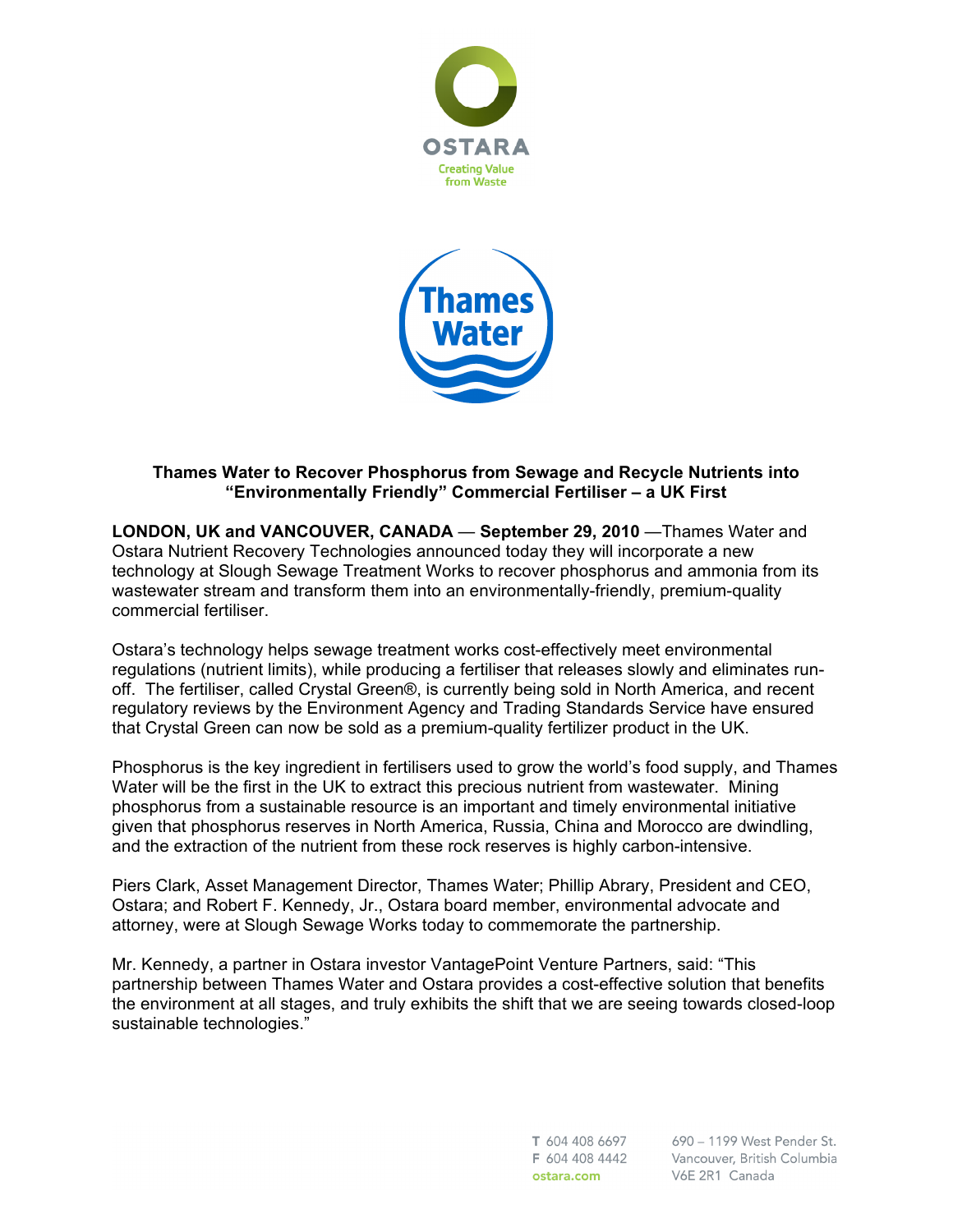

# **A Win-Win Partnership**

The project at Thames Water's Slough Sewage Works marks a unique public/private partnership where Ostara will design, build and finance the nutrient recovery facility, which is expected to be completed in mid-2011. Thames Water has agreed to pay a monthly fee for treatment capacity provided by the Ostara system, which is less than what is currently required to deal with costly maintenance resulting from the damaging build-up of struvite in pipes and valves. If left untreated, struvite forms scale on the inside of pipes etc., increasing maintenance costs, and in some cases blocking the pipes completely. This project will help Slough efficiently meet nutrient limits, reduce operational costs and optimize the plant's efficiency, and enable Thames Water to avoid the use of costly, unsustainable chemicals.

These nutrient recovery benefits will be provided without Thames Water having to make any capital investment in the system. Ostara's Nutrient Recovery Facility at Slough is expected to yield 150 tonnes a year of Crystal Green fertiliser. Thames Water will receive revenue for the production and sale of Crystal Green, further enhancing the economics of the partnership. Crystal Green® is the only slow-release fertiliser with a combination of nitrogen, phosphorus and magnesium. Unlike most fertilisers, Crystal Green® dissolves slowly over a six to nine month period and therefore is environmentally safe because it does not leach into the environment.

"This project is a classic win-win: we are transforming the problem of excess nutrients into a valuable product, reducing our maintenance costs and helping the environment by producing a fertiliser that will not leach and damage local ecosystems. The exciting thing is that this product is derived from a renewable source of phosphate, and will be marketed and sold to growers, horticulturists and the turf industry in the UK. We constantly recycle our product – water – back to the environment from which we first borrow it and this is another way we are making use of local renewable options," said Piers Clark, Asset Management Director for Thames Water.

"This public-private partnership between Thames Water and Ostara is a creative approach to helping wastewater treatment facilities deal with the operational and environmental implications associated with the challenges of polluting nutrients," said Phillip Abrary, Ostara's President and CEO. "Ostara provides a solution that is no-risk to Thames Water from a financial or technical perspective, and will serve as a model for sustainable innovation in the UK."

#### **From Pilot to Commercial Facility**

A pilot scale Nutrient Recovery facility at Thames Water's Slough Sewage Treatment Works began operating in March 2010 to demonstrate the technology's potential to support efficient operation of the plant's biological phosphorus removal process, and to assess the viability of a full scale implementation. Slough Sewage Works was one of the UK's first biological phosphorus removal plants, commissioned in 1993.

> T 604 408 6697 F 604 408 4442 ostara.com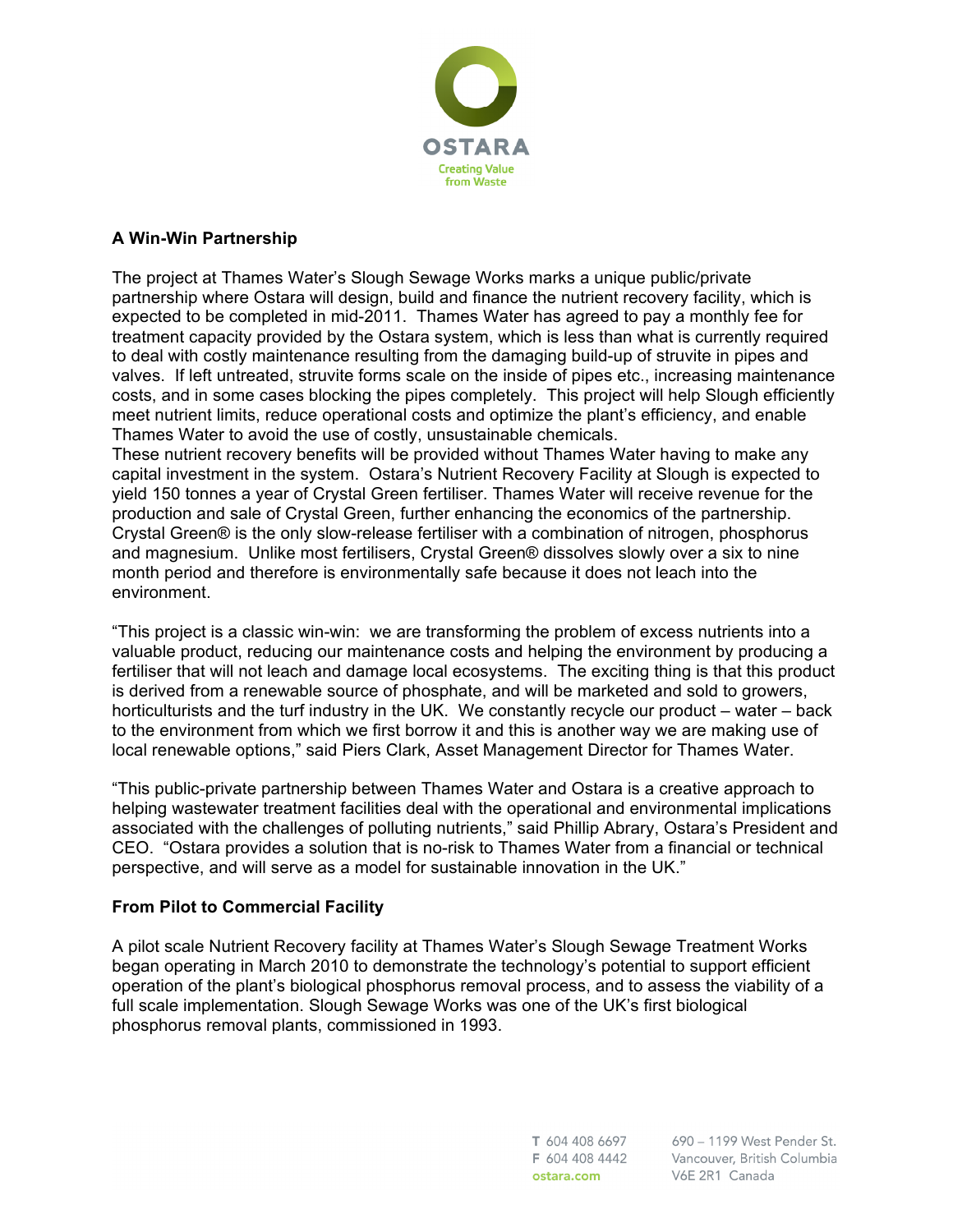

"Given we had already conducted our own research on struvite, and how this can be turned into a value-added product, we were optimistic that Ostara's proven technology would help support our objectives of efficiently meeting our phosphorus discharge limitations, and recovering useful materials from wastewater. The results were very encouraging," said Clark. "Resource recovery is a key principal underlying Thames Water's sludge management strategy - this technology fits very well with that principal. The implementation of this innovative technology has the potential to help improve the operational efficiency of our treatment plants, reduce their energy usage and protect water quality – benefits that extend beyond the treatment plant."

Phillip Abrary, President and CEO of Ostara, said many sewage treatment works are effective at removing phosphorus and other pollutants and diverting them into a sludge stream of liquids and solids – but are then left with the problem of disposing of these nutrients, along with the operational challenges created by the build-up of struvite in pipes and equipment. The prevention and removal of struvite imposes significant operation and maintenance costs.

"Ostara's Nutrient Recycling Process integrates directly into Slough's treatment system, processes the sludge liquids, and recovers a high-quality environmentally-friendly fertiliser that generates revenue for the water company."

According to Abrary, several hundred plants in Europe are potential candidates for the technology. "Ostara's technology provides a solution to any sewage treatment plant faced with high phosphate concentrations in their sludge systems."

#### **About Thames Water:**

Thames Water, which serves London and the Thames Valley, is Britain's biggest water and sewerage company.

Top-quality drinking water: We supply more than a tonne a week of water on average to each of our 8.7m of our drinking water customers. That's 2,600m litres a day.

Recycling water back to the environment: We also recycle safely back to the environment 14m people's wastewater. That's 2,800m litres of sewage a day -24 hours a day, 365 days a year.

Our region: Our service area stretches from eastern fringes of Gloucestershire and Wiltshire in the west, through to the western edges of Essex and Kent in the east.

Bills: Our bills are among the lowest in the UK water sector, with the average household bill currently 83p a day per household for water and sewerage services.

Ownership: Thames Water Utilities Ltd is owned by a group of pension and infrastructure funds from around the world, including Macquarie-managed funds, which have a 46% stake.

> T 604 408 6697 F 604 408 4442 ostara.com